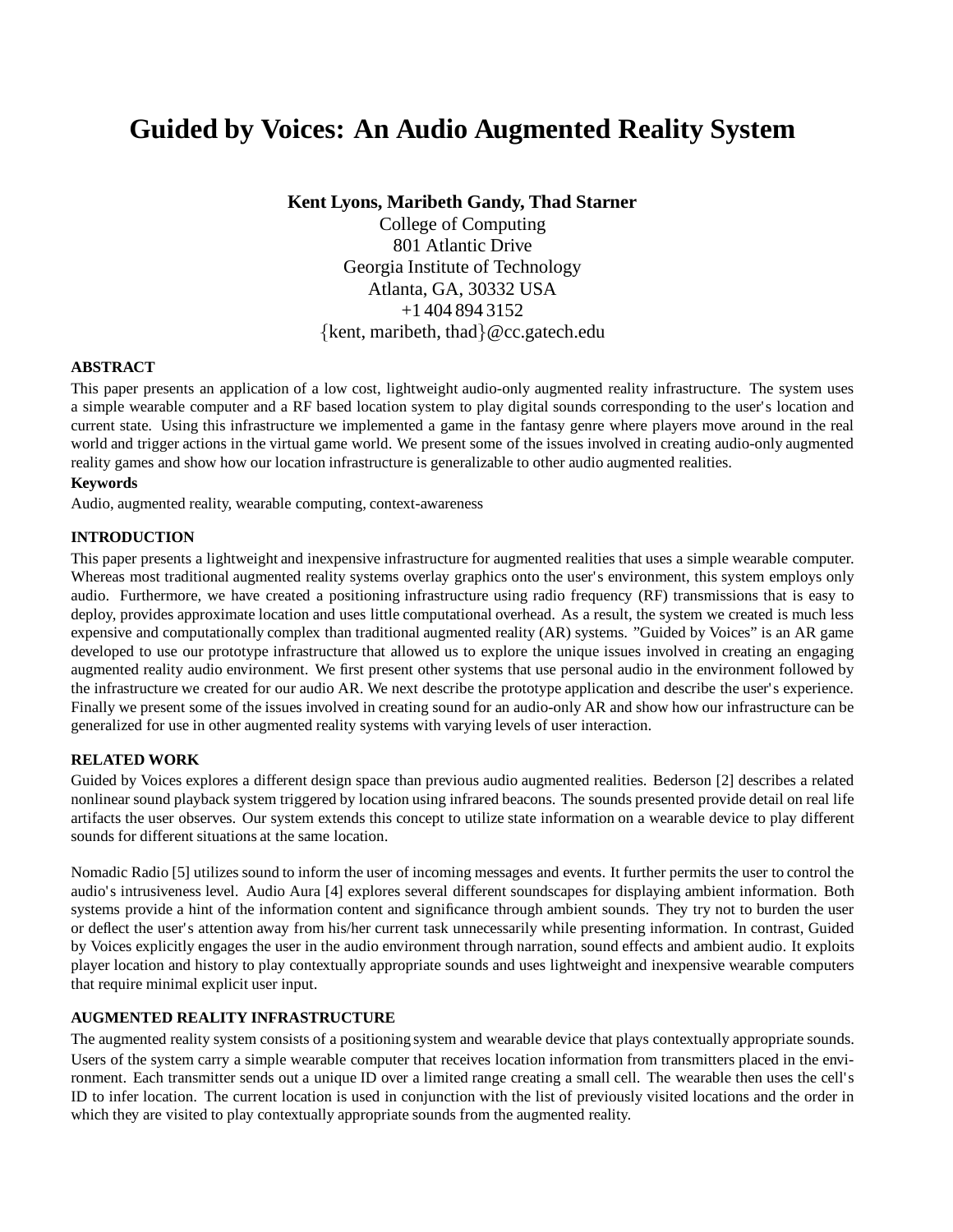



Figure 1: Left - The inside of the wearable device showing the Diamond  $Ri<sup>TM</sup>$ , the RF receiver, the PIC microcontroller and a 9V battery. The inset is the closed unit. **Right** - The RF transmitter attached to a 9V battery.

The users carry a simple wearable computer that is responsible for tracking the user's location and controlling the playback of sounds. The wearable consists of an off-the-shelf MPEG 1 Layer 3 (MP3) Diamond Rio<sup>TM</sup> digital audio player, a Microchip PIC microcontroller, and a RF receiver (Figure 1 Left). The PIC decodes information from the RF receiver into location information and controls the MP3 player, including selecting the correct track and starting and stopping the device at appropriate times. The PIC is responsible for tracking the user's position over time and updates the user's state in the augmented reality. That information is then used to select and play appropriate sounds stored on the MP3 player.

The location beacon consists of a PIC and RF transmitter (Figure 1 Right). Each beacon transmits a unique ID approximately once every second. The range of the transmitters was deliberately limited to create a small cell with a diameter of between 5 to 30 feet that largely depends on antenna configuration. The beacons are small, low powered and inexpensive. Currently each beacon should last approximately one year on a 9V battery but eventually we hope to environmentally power the beacons to avoid batteries altogether. We plan to deploy the beacons as an economical infrastructure for general use to gather location information for a variety of wearable devices [6].

The use of the the beacon system greatly reduces the complexity of gathering the position of the user for the augmented reality. Other techniques such as vision or magnetic tracking devices typically require much more computational power, are more expensive and cover a smaller range. Other beacon systems have been created using infrared (IR), but they require either line of sight, limiting the area covered by a beacon or flood an entire area increasing the cell size to a whole room. Using RF we eliminate both problems and we are able to create a relatively small cell.

The largest problem with RF beacons from a technical standpoint is the error caused by noise and interference. It was found that the MP3 player generated a lot of interference while playing a sound, but very little performing its other functions. Collisions of transmissions between beacons is another source of error. Although the system is designed such that transmitters are spaced apart into cells, there are bound to be areas of overlap when trying to get complete location coverage. To minimize this type of interference the beacons use the transmitter for as little time as possible. Currently a single byte provides more than enough unique IDs. Most error detection or correction techniques are designed for systems that send much more data (on the order of kilobytes) and typically they either double the amount of data sent, or add on extra bytes with error detection information. In either case using these techniques would greatly increase the amount of data being sent and correspondingly increase the chance of a collision between transmissions. In our system we found that the simple heuristic of waiting to update position until the same ID was received twice was sufficient to block most errors. Once we deploy this system for general use we will have to increase the ID space and then more general error detection/correction schemes may become a better option.

# **THE GAME**

To demonstrate our lightweight infrastructure we decided to implement an augmented reality game. A game was easy to prototype because we could change the rules of the game to adapt to our developing infrastructure. The game also engaged the user focusing the player's attention on the AR experience and not the devices used for implementing the augmented reality.

The setting we chose for Guided by Voices is a medieval fantasy world where the player wanders through a soundscape of trolls, dragons, and wizards. Various sounds from the setting are presented as the player explores the environment passing through a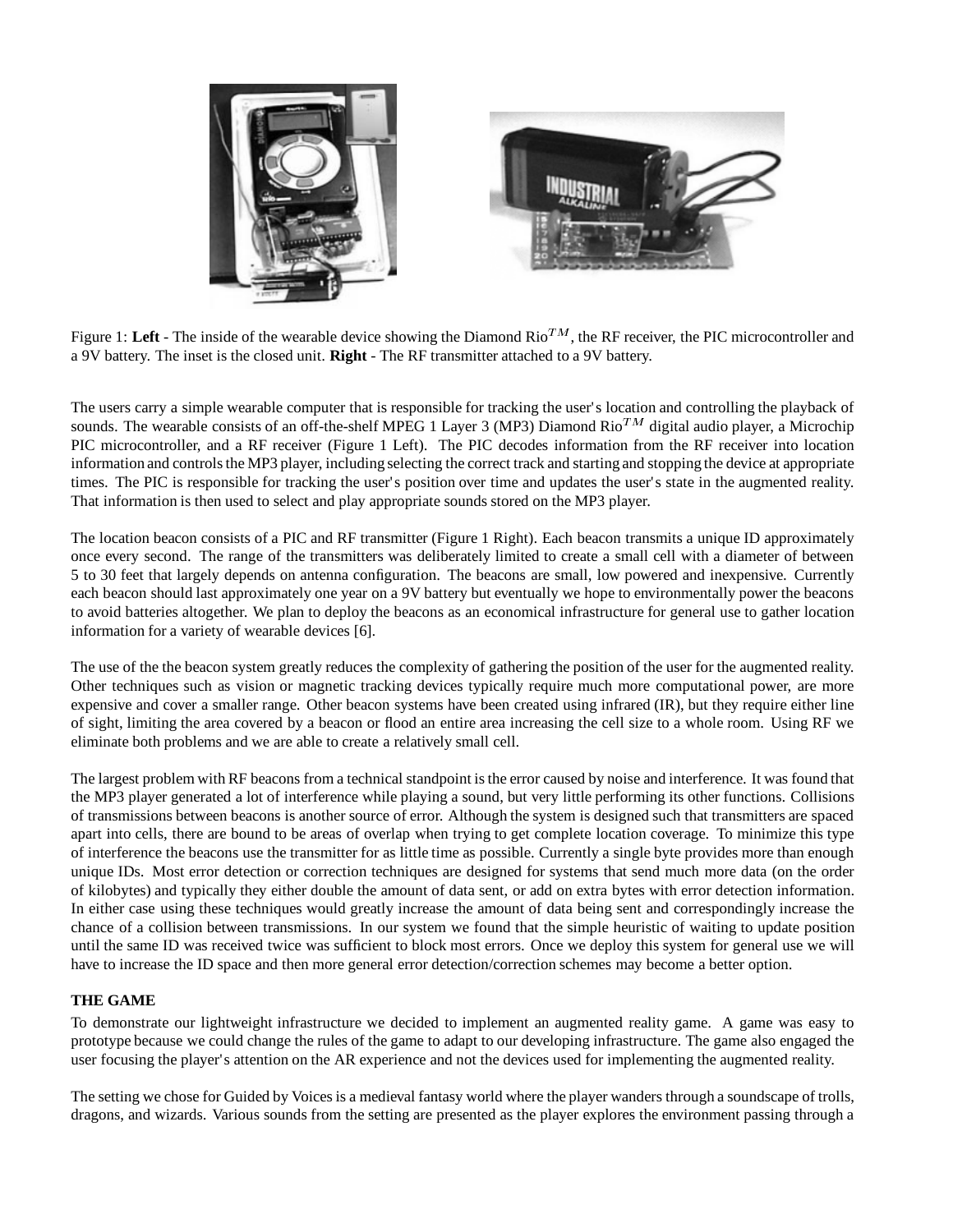dragon's lair and a troll's bridge, meeting friends or foes and gathering objects like a sword and a spellbook. The game play is similar to traditional role-playing games such as Dungeons and Dragons<sup>TM</sup> (D&D) where the player is a character on a quest. As in D&D the player does not directly interact with computers or graphics. Instead, the wearable observes the player's actions and functions as the game master. All of the game's input comes from where the player chooses to walk in the real world environment. The narrative of the story changes depending on the paths of the players. The wearable keeps track of the player's state checking if he/she has acquired the necessary objects for a specific location. Rich environments can be created because each location can serve multiple purposes and play different roles in different situations.

One could look upon this audio-only environment as being less immersive than a traditional computer game with graphics. However, we see several advantages to the Guided by Voices game play. For one, instead of moving an avatar in the computer world the player physically moves through a real world space. This aids in immersing the player in the game play. Also, many people can play this game simultaneously in the same physical space creating a real life social aspect to the game. Unlike most multi-player PC based video games, Guided by Voices brings people together to the same geographical location. The game could be extended easily to capitalize and enhance this social interaction. The audio-only nature of the game takes advantage of the player's imagination drawing them further into the game. For example, instead of being presented with a rendered dragon that may or may not be frightening, the player gets to interact with his/her idea of what a frightening dragon should look like. The sound elements of the game are designed to aid this imagination process.

#### **GAME PLAY**

To play Guided by Voices the user first puts on the headphones and the wearable. The player then enters the game space, which is simply an area where the RF beacons have been set up (convention hall, gallery, computer lab, etc.). For this particular game we used 10 beacons creating 9 different locations in the augmented reality. There is also one beacon that the player passes as he/she enters the space that triggers a sound clip of the game narrator. This clip explains to the player the backstory of the game and how to play. The player is told that he/she is about to embark on a quest to rescue his/her elfin friend who was kidnapped by an evil wizard. The narrator goes on to explain that the player will be exploring a medieval fantasy landscape and will encounter both friends and foes as he/she travels through this world. Along the way he/she will find virtual items that will help to battle enemies and release the imprisoned elf friend. The narrator explains that to play the game, the user must simply walk through the gamespace, visiting the sites of RF beacons that are also marked in the real world by small props that hint at what will be encountered at that site.

As the player enters a new site the wearable receives the unique ID from the beacon in that location and updates its internal position information. The current game state, location information and rule of the game are then used to select and play the appropriate sound clips and in turn update the game state. For example, the player starts the game with no items. If he/she walks over to the beacon marked by a stuffed rat, he/she will hear a narrative sound clip that indicates that he/she has encountered a rat and has picked it up and has placed it in his/her inventory. Later on, if the player walks over to the beacon representing a knight one of two narrative sound clips will play. If the player has previously procured the rat the narrative will play out such that the player slays the knight and steals his sword. The player can then continue his/her quest having successfully defeated a enemy and having won another item vital to the completion of the total quest. However, if the player has not procured the rat the narrative will play out such that the knight defeats the player. The narrator then explains to the player that he/she must start the quest again. In another instance the player may find the beacon that represents the cage where his/her friend is imprisoned, but will not be able to virtually unlock the door until he/she has procured the magic spellbook from another site. The state diagram (Figure 2) shows all the beacons that are present in the Guided by Voices game space. Below each space is the logic that controls the sound clips that will be played and how the game state will be effected when a player comes within range of the beacon. There is more than one winning path through the set of beacons, ranging from a path that consists of visiting only three beacons to one that visits all nine beacons.

One interaction problem that exists in the current implementation of Guided by Voices results from the range of the RF transmitters used at each site. These transmitters have a wide range compared to the small props at each location and the boundary of the transmitter is not apparent to the user. Therefore, it is not clear to users when they will be in range to trigger the sounds for a particular site. This can result in users inadvertently entering sites they had intended to avoid. One way to fix this problem would be to modify the transmitters to have a much smaller range so that the site is not entered until the user is right next to the beacon and prop. However this would require developing a new radio transmitter instead of using a commercially available one. Another solution that would also result in richer game play would be to incorporate time into the system. Currently the game state is updated once the player enters a new space and accordingly sounds are played immediately. The game could be redesigned so that the player is first informed that they have entered a new space. The player could then choose to leave with nothing happening, or he/she could stay triggering the system to update the game state and play the sounds for that location.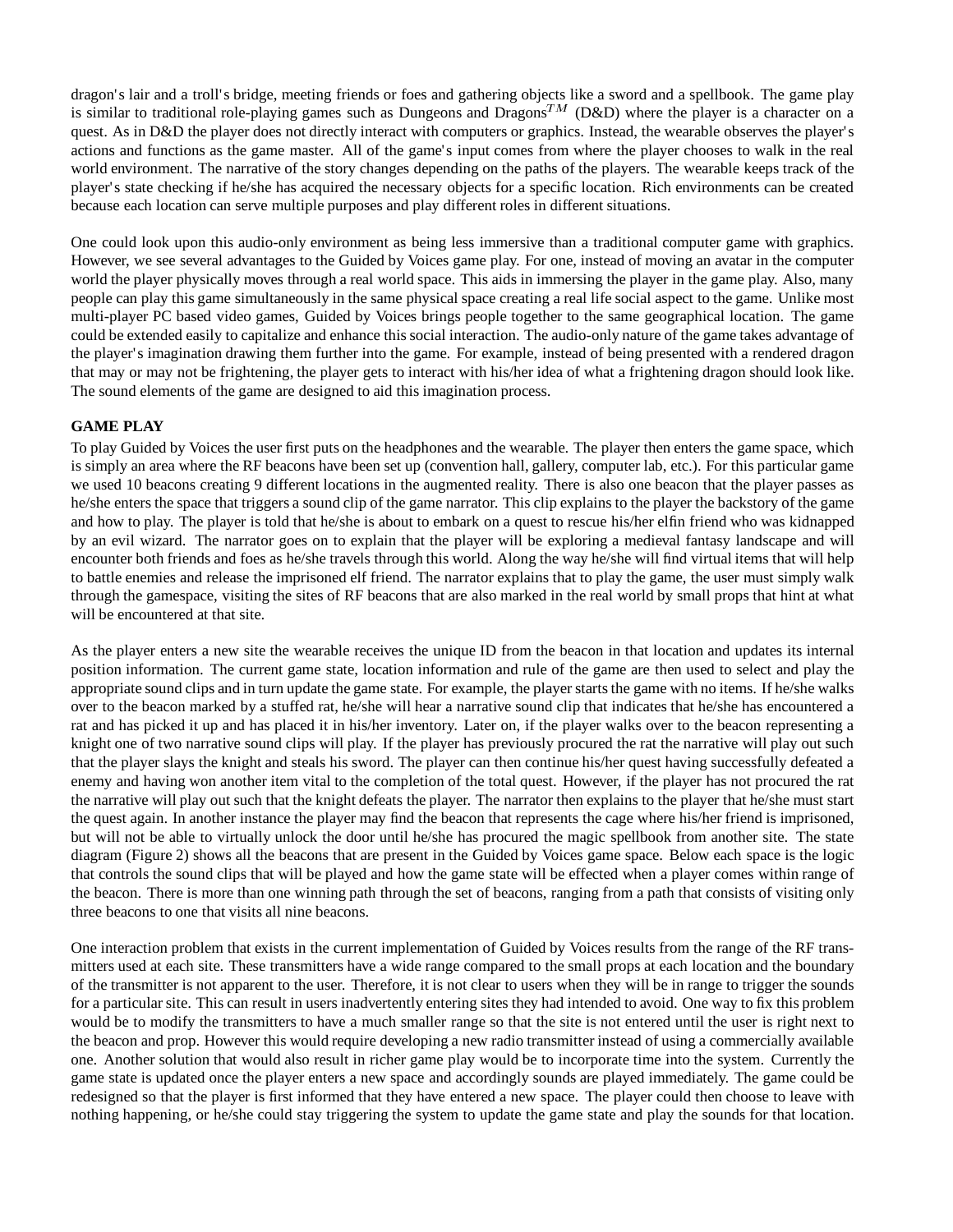

Figure 2: State diagram for Guided by Voices. Each box represents a beacon in the environment. The text indicates the sounds played and how the state of the augmented reality is used and updated.

For example, if the player entered the site that contained the dragon narrative, he/she would first hear the heavy breathing of the dragon and the cave ambiance. If the player remained in the range of the beacon he/she would wake up the dragon and end up fighting it. However, if the player quickly retreated from this location the narrative would stop and the player would have avoided the encounter with the dragon.

# **SOUND DESIGN**

There were several challenges to be overcome by the sound design for this game. Our first goal in the sound design was to address the key issues of creating a narrative audio space. This involves answering the questions: Where am I? What is going on? How does it feel? What happens next? [1]

When creating the sounds for this environment "real" sounds were not appropriate. It is not enough to simply record a sword being drawn from a sheath. Instead, a sound effect must match the listener's mental model of what a sword should sound like [1]. This is especially important in this game which lacks visual cues. It is known that if a sound effect does not match the player's mental model, no matter how "real", he/she will not be able to recognize it [3]. Therefore, creation of a caricature of the sound is important [1]. The setting of this game is also in a fantasy world so there were seldom "real" sounds available. Instead we tapped into the cultural conditioning of the player to make the narrative clear.

Another design challenge lay in the fact that the game is a nonlinear narrative. This could cause for a weakening of artistic control due to the fact that the user is in control of the narrative flow [1]. Special care was focused on content design so the story's elements would be consistent throughout the various paths of the game. A player's actions weave small narrative elements (sound events) together to form a larger story. An additional potential obstacle to audio design is that this game might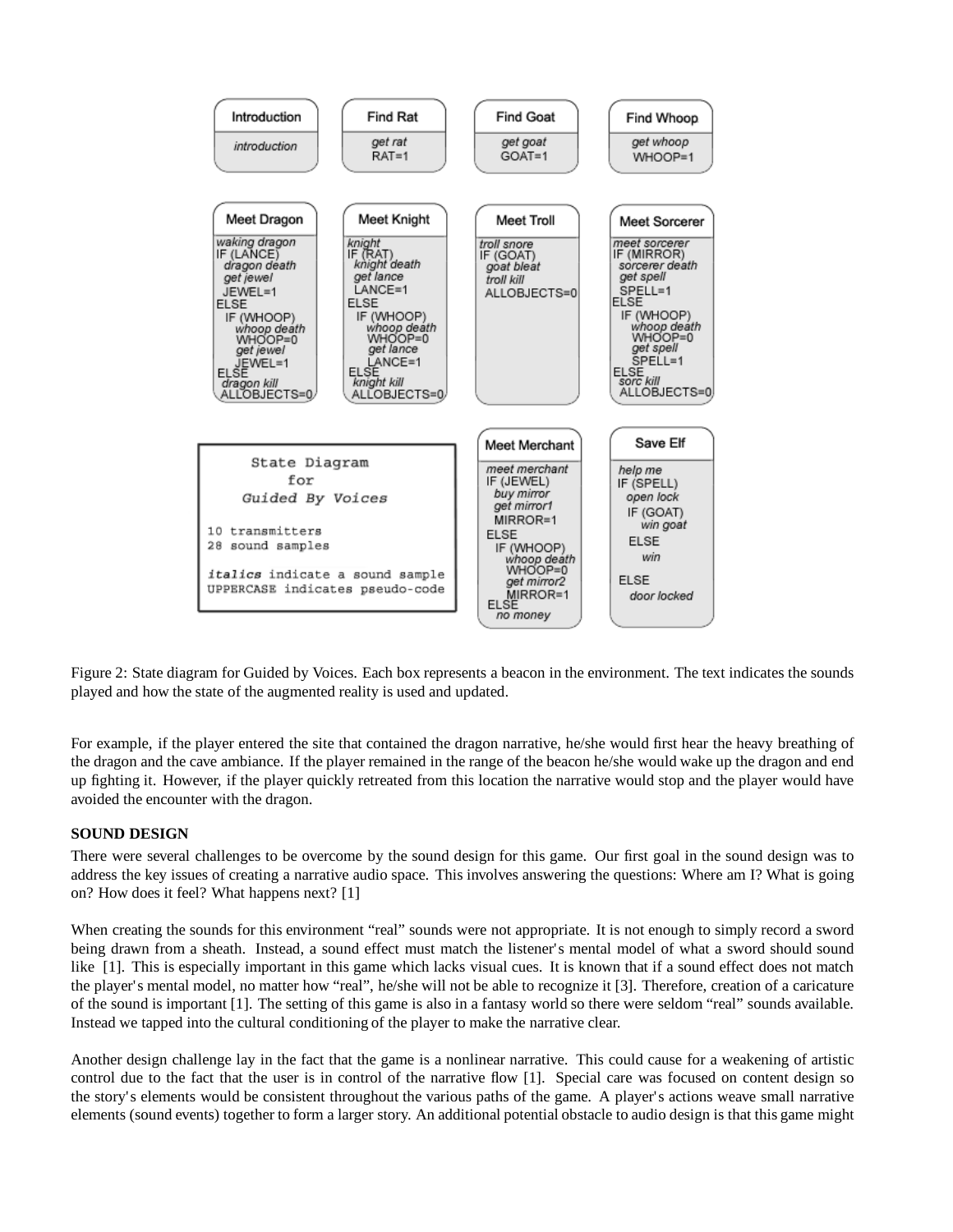be played in a noisy environment through which the player is trying to navigate at the same time as play the game. The sounds are therefore especially clear and exaggerated, and all speech is well enunciated.

Each sound event has three layers: ambient sounds, sound effects, and narration. We feel that for the game to be immersive, entertaining, clear and not frustrating all of these elements are necessary.

- Ambient Sounds: The ambient sounds at each location give the player an impression of the fantasy setting they have just entered, from the echoing water drip of a cave, to the wind and animal sounds of a forest setting. These ambient sounds need to be loud enough to be heard by the player but should not overwhelm the sound effects or narration. As a result, the ambiance is often faded out slightly when a character speaks.
- Sound Effects: The sound effects present in a sound event range from a knight riding up to the player, to a dragon blowing a deadly fireball. The sound effects also include the speech of other characters in the game world. The speech and other effects were modified to reflect the acoustics of the fantasy setting and exaggerated to match the player's mental model.
- Narrator: Guided by Voices uses the narrator to reinforce the elements stemming from ambiance and effects. The narrator keeps the gaming experience from being frustrating by explaining events that are not obvious from the sound effects alone. For instance, when a player dies in the game, the narrator informs the player what object would have helped him/her overcome the foe for the next time they play. Likewise, the narration makes it clear to the player what actions have taken place, such as killing an enemy or picking up an object. It is important that the narrator voice be distinct from the characters in the game. Therefore, the narrator speech is not subject to the acoustics of the setting and is louder and consistent throughout the locations. This makes the narrator into an omnipotent ever-present character.

#### **GENERALIZING THE INFRASTRUCTURE**

The prototype location infrastructure can be configured in several ways that facilitate different forms of interaction between the users and the environment. By controlling the placement of transmitters and which devices record beacon IDs, various levels of privacy can be achieved.

- 1. No state: Sounds are determined by user location and neither the wearable nor the environment records any information.
- 2. State only on wearable: The wearable records the presence of other transmitter's IDs and the order they were received. By mounting transmitters on players as well as in the environment, multiple players can interact in the same augmented reality.
- 3. State in the environment and on the wearable: The environment records the IDs of transmitters that pass nearby and the beacons can therefore respond differently to individual users. This configuration allows the users to share one virtual world if all of the environmental beacons are networked together permitting more complex and rich interactions.

In the first system the audio is directly triggered by the current location. The system used for Guided By Voices is of the second type but has no transmitters on the wearable. Each user can share the same physical space, but the augmented realities are completely separate. Placing transmitters on the wearables would allow the users to interact in the virtual world linking the personal augmented realities together. An example using this additional infrastructure would by to extend Guided by Voices such that there is a location that requires two players to cooperate to get a particular item. Likewise, by using the third type of infrastructure and having the environment track the users, Guided by Voices could be extended to allow locations to have a memory of who visited over time and across users. If one player's actions in a location destroyed a monster, when another player visited they would encounter the remnants of the battle. This infrastructure would further link the augment realities of the users and extend the abilities to cooperate and compete with other users.

The location information provided by the positioning infrastructure poses some privacy concerns for users of the augmented reality. With the current Guided by Voices configuration only the environment transmits IDs and all location information is local to each wearable. By mounting transmitters on other wearable systems (the second configuration) the users of the augmented reality can track their proximity to other users. Although the location of a wearable is no longer private to each person, only the other people physically present at the same time and place receive the other user's location. In the third configuration the environment tracks the users position and records that information. This poses the greatest privacy concerns because other people could potentially query the environment about a user's location and a great deal of effort would be needed to make sure that the environment is secure and trusted. For the last two configurations that have a transmitter on the wearable the user could, in theory, selectively reveal himself/herself to the environmental infrastructure if such exposure would add desired functionality. Selecting the correct type of infrastructure to support augmented realities must weigh the concerns about the privacy of user's location against the added functionality achieved.